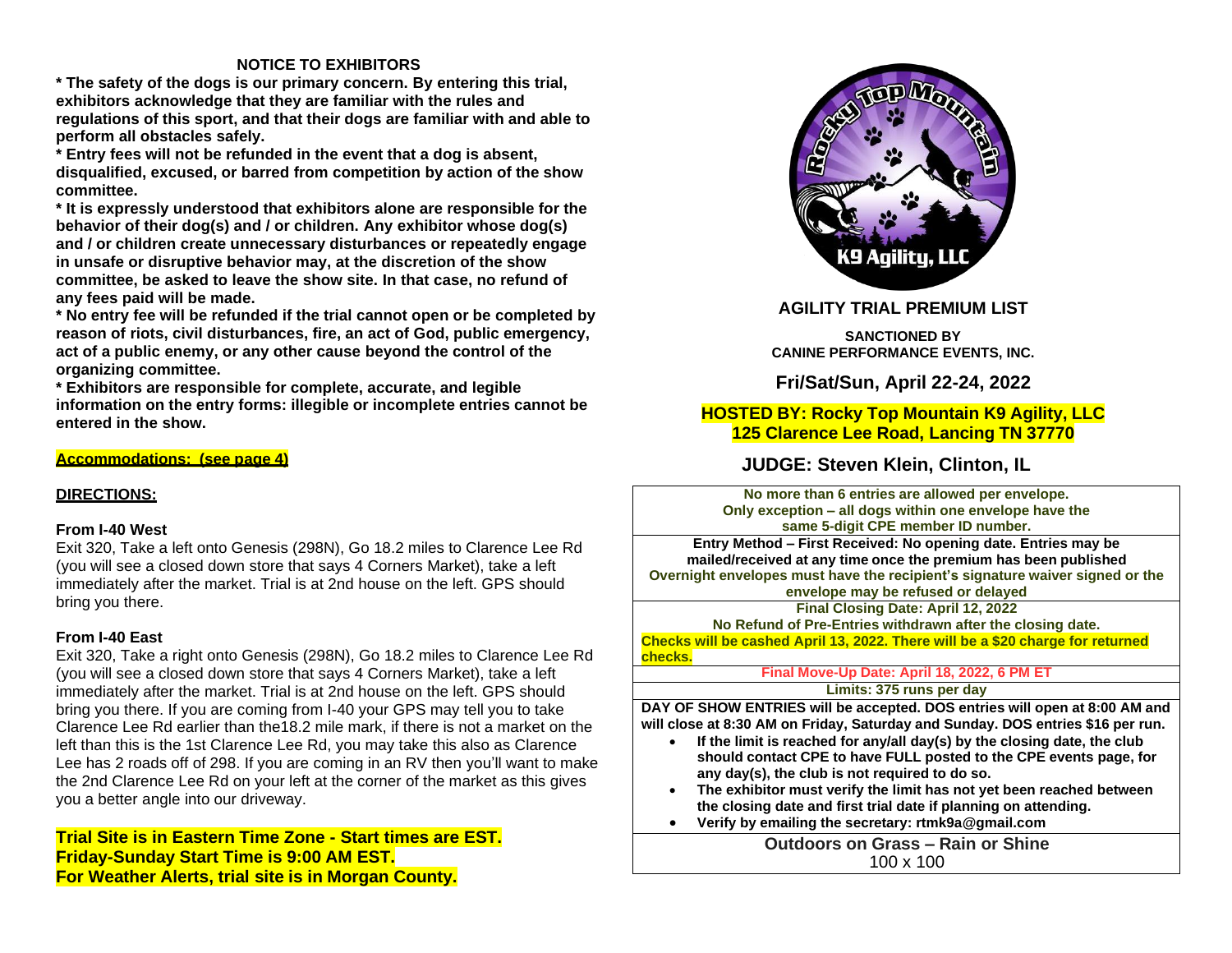| <b>Trial Chairperson</b>                                                        | <b>Trial Secretary</b>   |  |  |  |
|---------------------------------------------------------------------------------|--------------------------|--|--|--|
| Colleen Flam                                                                    | Janine Tash              |  |  |  |
| crflam4@aol.com                                                                 | 457 Smithfield Rd        |  |  |  |
| 612-202-1077                                                                    | Tellico Plains, TN 37385 |  |  |  |
|                                                                                 | rtmk9a@gmail.com         |  |  |  |
|                                                                                 | 352-317-7013             |  |  |  |
| <b>Committee Members</b>                                                        |                          |  |  |  |
| Linda Anderson, Renee Ward                                                      |                          |  |  |  |
|                                                                                 |                          |  |  |  |
| The following order is the scheduled order for the trial to be run If the order |                          |  |  |  |

the scheduled order for the trial to be run. If the needs to be changed for the trial due to extreme pre-trial circumstances, it will be posted in the confirmation letter sent to pre-entered exhibitors at least 7 days before the first trial day. The order will only be changed at the trial in the case of an extreme reason and must be agreed upon by the host club and judge(s).

| Fri, 4/22/2022   | Sat, 4/23/2022  | Sun, 4/24/2022   |
|------------------|-----------------|------------------|
| <b>FullHouse</b> | <b>Jackpot</b>  | <b>Jumpers</b>   |
| <b>Standard</b>  | <b>Standard</b> | <b>Wildcard</b>  |
| <b>Jackpot</b>   | <b>Colors</b>   | <b>Snooker</b>   |
| <b>Colors</b>    | <b>Snooker</b>  | <b>Standard</b>  |
| <b>Jumpers</b>   | Wildcard        | <b>Fullhouse</b> |
|                  |                 |                  |

**FRI – DOS Entries/Measuring/Check-In: Fri- 8:00 – 8:30 AM, Briefing/Walkthroughs: 8:45 AM, Judging begins at 9:00 AM**

**SAT/SUN - DOS Entries/Measuring/Check-In: Fri- 8:00 – 8:30 AM, Briefing/Walkthroughs: 8:45 AM, Judging begins at 9:00 AM**

**See the forms page at [www.k9cpe.com f](http://www.k9cpe.com/)or a membership form. See "Registering with CPE" in the online rulebook for registration questions.**

#### *THERE WILL BE* **NO** *MEASURING OF DOGS* **AFTER** *JUDGE'S BRIEFING BEGINS EACH DAY - ALL DOGS* **WITHOUT** *A PERMANENT CARD* **MUST** *BE MEASURED BEFORE THE JUDGES BRIEFING TO SHOW THAT DAY*

**PRIZES & AWARDS: Placement rosettes or ribbons will be awarded for 1st through 4th place for Qualifying and non-qualifying scores for all classes. Dogs with an NT (no time) are not eligible for any ribbons. Qualifying ribbons will be awarded to all dogs receiving a qualifying score, and Jr Handlers in Standard.**

**EXERCISE YOUR DOG RESPONSIBLY! PLEASE PICK UP AFTER YOUR DOG AT THE SHOW SITE AND HOTELS! ALL DOGS MUST BE ON LEASH EXCEPT WHEN IN THE RING OR WARM UP AREA. THERE IS A LEASH LAW IN THE TRIAL SITE'S STATE.**

**OBSTACLES**: The following obstacles may be used. Obstacle specifications shall meet the current CPE obstacle requirements

| Aframe – 9' sides, rubber granules,  |                     | Dog Walk – 12' planks, rubber granules, |                          |  |
|--------------------------------------|---------------------|-----------------------------------------|--------------------------|--|
| slatless                             |                     | slatless                                |                          |  |
| Teeter – 12' plank, rubber granules, |                     | Weave poles $-24$ " poles - center to   |                          |  |
| slatless                             |                     | center                                  |                          |  |
| Jumps: Bar, Panel                    | <b>Open Tunnels</b> |                                         | Pause Table – games only |  |

# **PLEASE VOLUNTEER TO WORK**.

Trials run smoother with your help!

We will have a worker sign-up board available at the trial.

Worker vouchers earned to use towards future trials!

Don't worry if you don't know how to do a job!

The jobs are easy, and we can show you how!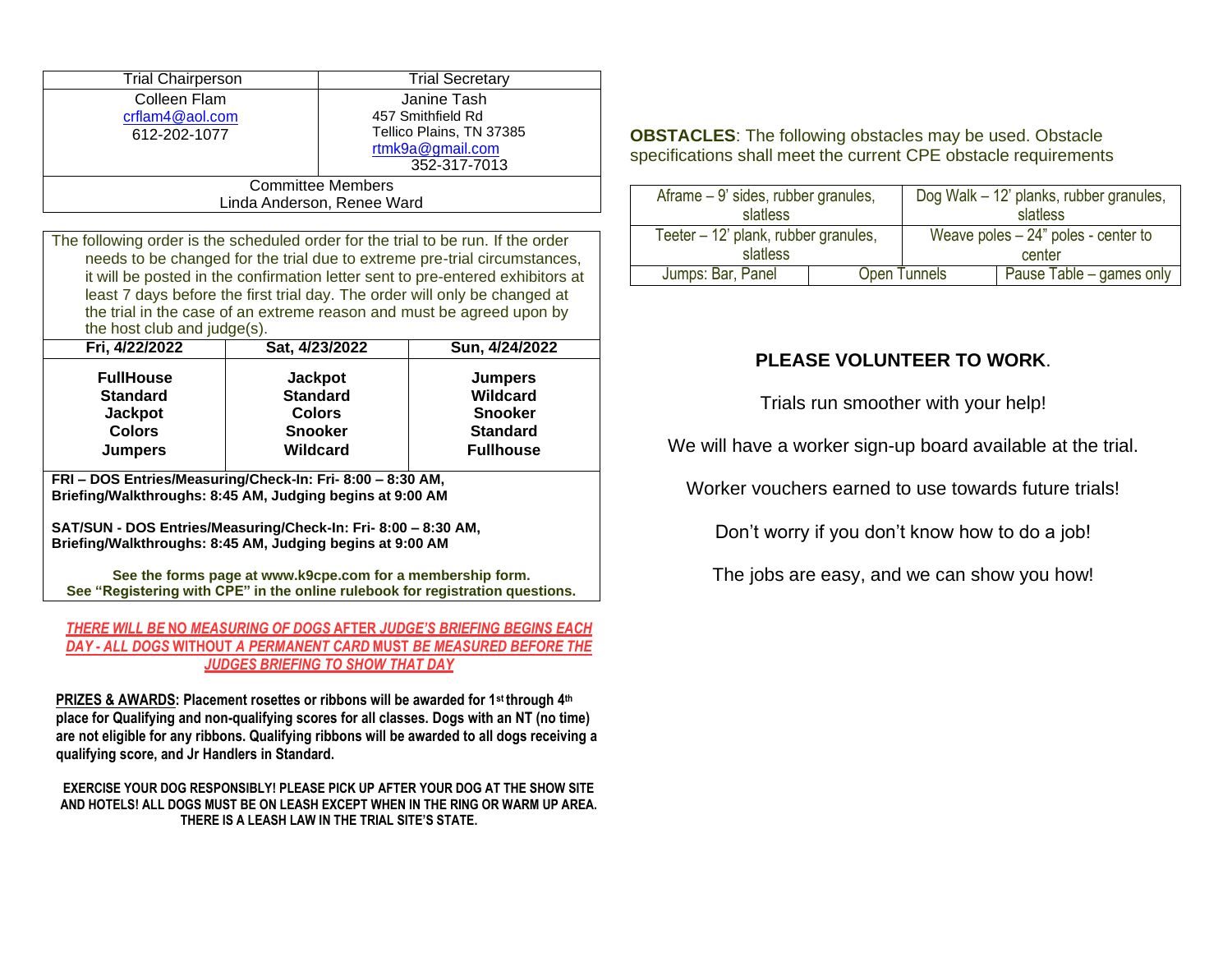**CPE trial rules – shortened version: see the online rulebook at [www.k9cpe.com](http://www.k9cpe.com/) for registration info, "Registering with CPE" and further info on height categories and rules.**

#### **Jump Heights** – no dog will jump lower than 4"

P-Card = Permanent Card: the lowest allowable Regular height a dog may jump in CPE.

| <b>Measurement</b>    | Regular<br>(P-card or higher) | <b>Veterans</b> | <b>Enthusiast</b> | <b>Specialist</b> |
|-----------------------|-------------------------------|-----------------|-------------------|-------------------|
| 8" or less            | A"                            | 4"              | 4"                | 4"                |
| over 8", 12" or less  | ጸ"                            | 4"              | 4"                | 4"                |
| over 12", 16" or less | 12"                           | 8"              | 8"                | 4"                |
| over 16", 20" or less | 16"                           | 12"             | 12"               | 8"                |
| over 20", 24" or less | 20"                           | 16"             | 16"               | 12"               |
| over 24"              | 24"                           | 20"             | 20"               | 16"               |

#### General CPE rules for entries/show site:

- $\triangleright$  Dogs must be at least 15 months or older the first day of the trial
- $\triangleright$  Blind (both eyes), lame, in season or aggressive dogs may not enter the show. The Club may choose to exclude any of the above from the site.
- ➢ Dogs must be registered with CPE prior to the closing date of the trial, or by the trial date for Day Of Show entries. Registration forms are on the Forms page: [www.k9cpe.com.](http://www.k9cpe.com/) Forms MUST be mailed to CPE and are processed 2-3 times per week. CPE ID numbers are emailed to legible email addresses. Registrations can only be processed from mailed forms.
- $\triangleright$  Dogs must be able to be measured at their first show. If a dog cannot be measured, the dog cannot run and no refund will be issued. Dogs within ½" of a jump height require at least one more measurement. When dogs reach their second birthday, a measurement is required. All dogs must be measured at their first trial regardless of jump height.
- ➢ Only CPE Judges can measure dogs.
- $\triangleright$  Electronic shock collars are not allowed at ANY CPE trial training or bark.
- Handlers in all classes are permitted to walk the course, without a dog, prior to the start of the class. A warm-up jump shall be provided for all entered dogs. No relieving of dogs in the warm-up area.

#### **Dogs in the ring, leashes, exiting the ring**

- $\triangleright$  Dogs shall run without anything attached to its body except for a collar as described below. This is for the safety of the dog. This includes no: stitches, wraps or any other item. The only exception is a small barrette or rubber band to keep hair out of a dog's eyes.
- $\triangleright$  Leashes may not have anything (other than name/license tags) attached to them when used in the ring.
- $\triangleright$  Dogs may enter the ring on a collar, quick release harness or head halti/leader. If prong collars are allowed per the show site, they may *not* be used to take a dog into the ring. Effective January 1, 2022 handlers have a choice regarding dogs wearing collars. Dogs may run courses with or without one collar. Collars should preferably be quick release style, flat buckle or rolled leather. No attachments of any kind are allowed on the collar. Flea and Tick collars are permitted to be left on, but the dog may not wear an additional collar if this is worn. Dogs running with loose attachments on a collar are to be immediately NT'd and their run ended.
- $\triangleright$  All handlers have the choice to put their leash in their pocket or safely loop it around their waist or neck, it does not have to be out of the dog's sight, however, if the dog plays with it during the run, it would be considered a toy and result in an NT.
- $\triangleright$  Dogs must be under the handler's control when leaving the ring or the judge may enter the run as No Time - NT.

#### **For clubs that will allow Declared Training In the Ring**

We Rocky Top Mountain K9 Agility will offer Declared training in the ring. The handler has the option if they want to use a toy or training aid at any time during their run, the handler must approach the Judge during Walkthrough or previously in that trial day for the Judge to approve the toy or training aid for use on the course.

 $\triangleright$  Handler must alert the Judge upon entry to the ring that the dog will be TIR. Handler is then allowed to have a reasonably sized silent toy/aid with them for use once their run has started (this toy must be approved by the Judge of record PRIOR to the start of the class to determine its eligibility, absolutely no food/scents/audible devices). The toy is NOT allowed to be used in either gate chute or prior to the previous dog leaving the ring.

See the online rulebook or current member letter for additional rules.

The following items *are* considered training in the ring (see Fix and Go):

- $\triangleright$  Violating the 4 paw safety rule (directing the dog back onto the contact)
- $\triangleright$  Start line stay leaving the dog and going back again to reposition the dog after the handler passes the plane of the first obstacle (before the handler leaves the dog, repositioning or repeated commands can be a delay of start)
- $\triangleright$  Putting the dog back on the table in the point games

#### **While running on course**

- The handler will direct the dog through the course without a collar or lead.
- ➢ Food, toys, training devices (includes fanny packs and leash attachments) are not allowed within 10' feet of the ring. Clickers, training whistles and squeaky toys are not to be used within distraction distance of the ring.
- $\triangleright$  The handler may not carry anything that could aid the dog in its performance. Exclusion: Handicapped/Differently Abled Handlers using a cane, scooter, wheelchair, etc., to enable their progression around the course.

The handler may use any verbal or visual commands to direct the dog through the course. The Judge may assess a 5 fault penalty to elimination for any command that is not given in a sportsmanlike manner. Faults can be but are not limited to: foul or abusive language, display of anger, extreme frustration or excessive harshness. If the fault is severe enough, the Judge has the right to excuse the exhibitor from the ring and / or the remainder of the trial. If excused from the trial, a report would be filed with CPE. See Faults, Eliminations and Excusals in the rulebook.

 **Questions?** See the rules page on the website[, www.k9cpe.com.](http://www.k9cpe.com/) If you have further questions, email CPE – [linda@cpe.dog.](mailto:cpe@charter.net)

#### **Run Safe, Have Fun, Run Fast, Run Clean!**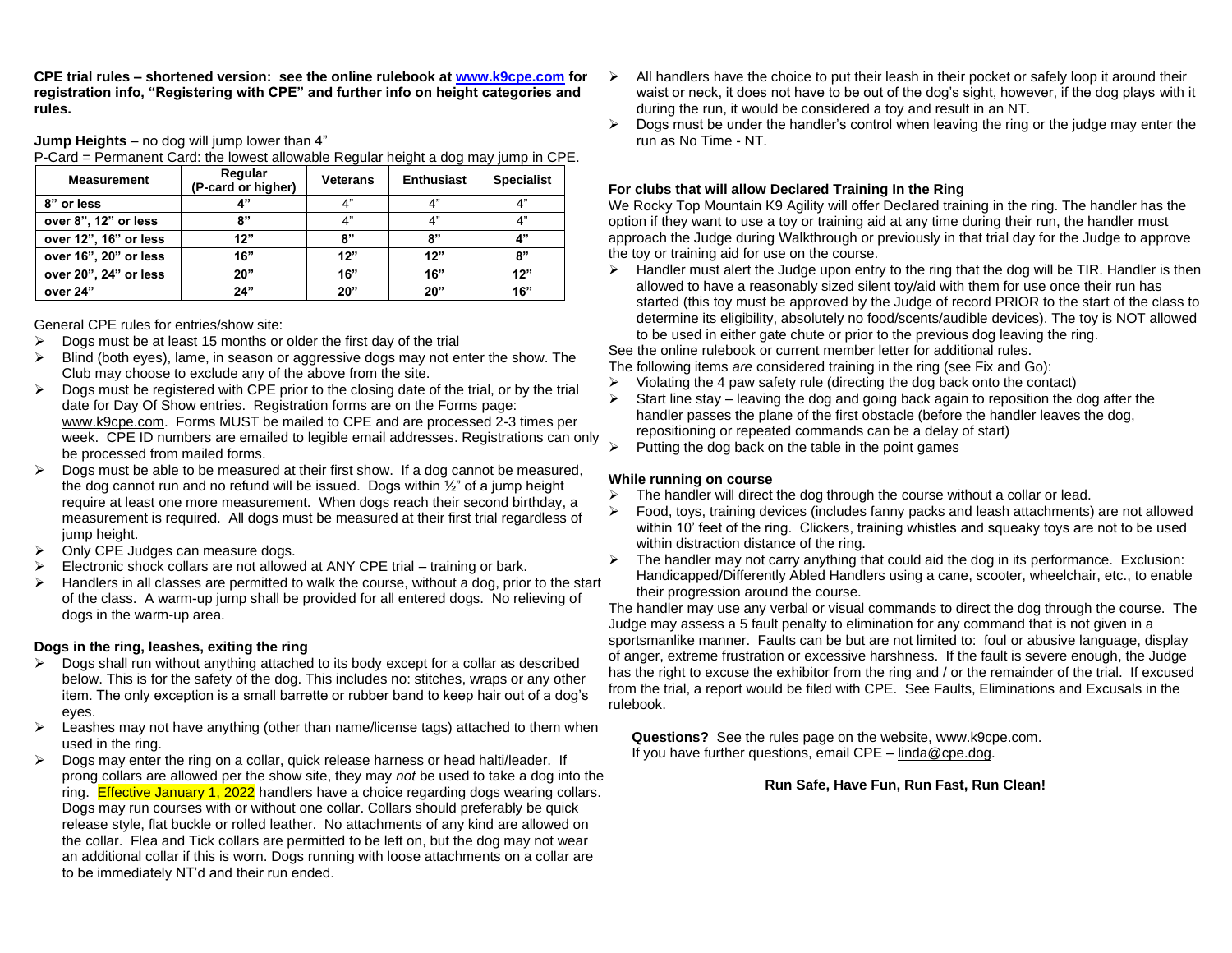### **LODGING**

### **ON-SITE RV PARKING:**

There is plenty of RV Parking on site for dry camping but only 10 electric hook ups, 8 - 30 amp and 2 - 50 amp. If you have any questions, email Colleen at [crflam4@aol.com.](mailto:crflam4@aol.com) **All Campers please fill out camping reservation form on the following page and include with your entry after reserving a spot via email. Electric RV spots fill quick.**

### **NEARBY PET-FRIENDLY MOTELS:**

**Lodging** All motels listed are off I-40, Exit 317 (25 minutes from trial)

**Baymont Inn & Suites**, 4038 Highway 127 North, Crossville, TN 38571 (931) 456-9338. They have full breakfast, indoor heated pool and hot tub. This motel is very nice, very clean and has a very friendly staff. Lots of parking and a lot of grass to walk dogs around.

**Red Roof Inn**, 105 Executive Dr. Crossville, TN 38555, (931) 484-9691

### **CAMPGROUNDS:**

**Freedom Campground (Host Campground Exit 320) This campground is 1/2 mile from show grounds)** 212 Victoria Lane, Lancing, TN 37770. Reservation phone: (931) 349-1399. When making reservations mention **Rocky Top Mountain K9 Agility Dog Show** to get reduced dog show rates and no pet fees. They have some cabins now with full baths and will be adding several more. They also will be putting in 60 RV spots with electric and water. Call for availability. **[www.freedomhillscampground.com](http://www.freedomhillscampground.com/)**

**Bean Pot Campground** (Exit 322 of I-40) 23 Bean Pot Campground Loop, Crossville, TN 38571. Reservations: (877) 848-7958, Phone: (931) 484-7671. Cabins are available to rent.

[www.beanpotcampground.com](http://www.beanpotcampground.com/)

**Paradise on the Mountain (Exit 320)** 2437 Cook Rd, Crossville, TN 38571 (931) 287-7599. All RV sites have full hookups. Ask for Greg Walker and mention to him that you are attending the Rocky Top Mountain K9 Agility dog show to get a discount. They will be opening sometime in April and will have 2 fenced in dog yards. They will not be selling propane. This campground will allow RV's staying at Rocky Top Mountain K9 Agility to use their dump for \$5. [www.paradiseonthemtn.com](http://www.paradiseonthemtn.com/)

**Cumberland Mountain State Park** (tnstateparks.com) (Exit 322 off I-40) 24 Office Dr., Crossville, TN 38555. Phone: (931) 484-6138 or (800) 250-8618. You can reserve online on their website. Cabins range from \$60 on up. There are pet friendly cabins. There is a restaurant in the campground. Reserve early as State parks tend to fill fast.

Creekside Cabin at Shady Grove Farm in Lancing- can make online reservations at the following link: https://www.airbnb.com/rooms/27398627?source\_impression\_id=p3\_1576034161\_Yyg7Kg8titpoJF0b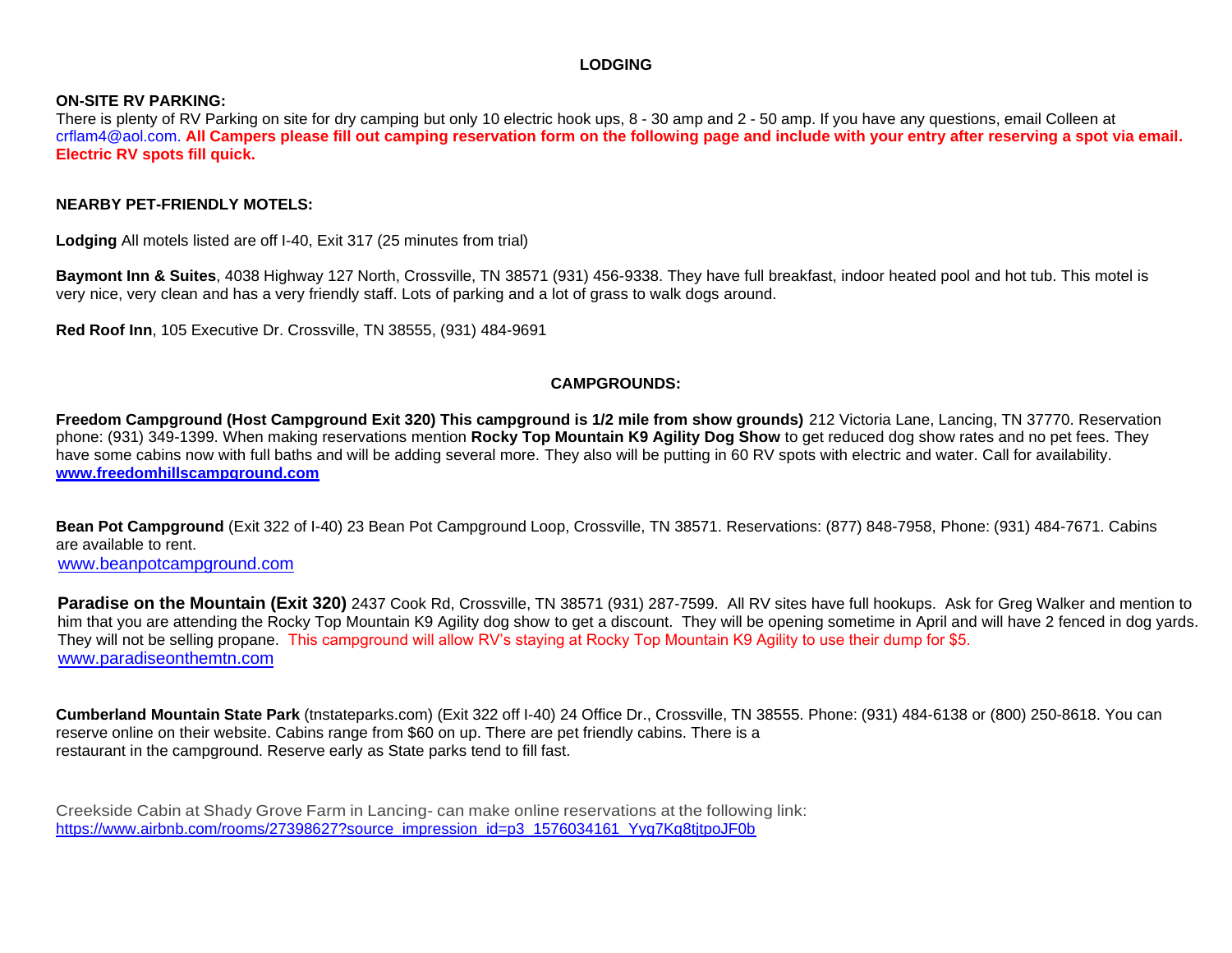### **Rocky Top Mountain K9 Agility, LLC Onsite Camping Reservation Form**

To reserve RV parking, or tent camping, fill out this form and include with your entry. Include camping fees in one check with entry fees made out to Rocky Top Mountain K9 Agility, LLC. You may stay over till Monday if you'd like or even longer, just write down the date you will be departing.

| Mobile Phone <b>Mobile Phone</b>                                                                                                                                                                                                                                                                                                                                                                  |  |                                                    |  |  |  |  |  |
|---------------------------------------------------------------------------------------------------------------------------------------------------------------------------------------------------------------------------------------------------------------------------------------------------------------------------------------------------------------------------------------------------|--|----------------------------------------------------|--|--|--|--|--|
|                                                                                                                                                                                                                                                                                                                                                                                                   |  |                                                    |  |  |  |  |  |
|                                                                                                                                                                                                                                                                                                                                                                                                   |  | (Choose one) Length of RV Length of Travel Trailer |  |  |  |  |  |
|                                                                                                                                                                                                                                                                                                                                                                                                   |  |                                                    |  |  |  |  |  |
| Arrival Date_________________                                                                                                                                                                                                                                                                                                                                                                     |  |                                                    |  |  |  |  |  |
| Departure Date                                                                                                                                                                                                                                                                                                                                                                                    |  |                                                    |  |  |  |  |  |
| Select Preference Below: (we will place you in the spot best suited for the size of your RV or Trailer, we will honor your request if it fits)                                                                                                                                                                                                                                                    |  |                                                    |  |  |  |  |  |
| <b>RV Parking with Electric only</b><br>Sites 1-4 _______ 30 amp close to ring and behind the rat barn \$10<br>Sites 5-6______50 amp close to ring and behind the rat barn \$10<br>Sites 7-8 30 amp by house and large garage \$10 (Not far from Rat Barn)<br>*No Water hookup available, Water is available to fill tanks. There is an RV dump at the Campground that is 1/2 mile down the road. |  |                                                    |  |  |  |  |  |
| $RV$ nights $x $10 =$                                                                                                                                                                                                                                                                                                                                                                             |  |                                                    |  |  |  |  |  |
| RV Dry Camping (no charge)                                                                                                                                                                                                                                                                                                                                                                        |  |                                                    |  |  |  |  |  |
| <b>Primitive Tent Camping (no charge)</b>                                                                                                                                                                                                                                                                                                                                                         |  |                                                    |  |  |  |  |  |
| For Tent Campers only: Shower _____ nights x \$5 =________Circle Days (afternoon or evening only please): Saturday Sunday                                                                                                                                                                                                                                                                         |  |                                                    |  |  |  |  |  |
| Add Total from this page to your entry fees in one check to Rocky Top Mountain K9 Agility, LLC.                                                                                                                                                                                                                                                                                                   |  |                                                    |  |  |  |  |  |

**Total Camping Fees \$**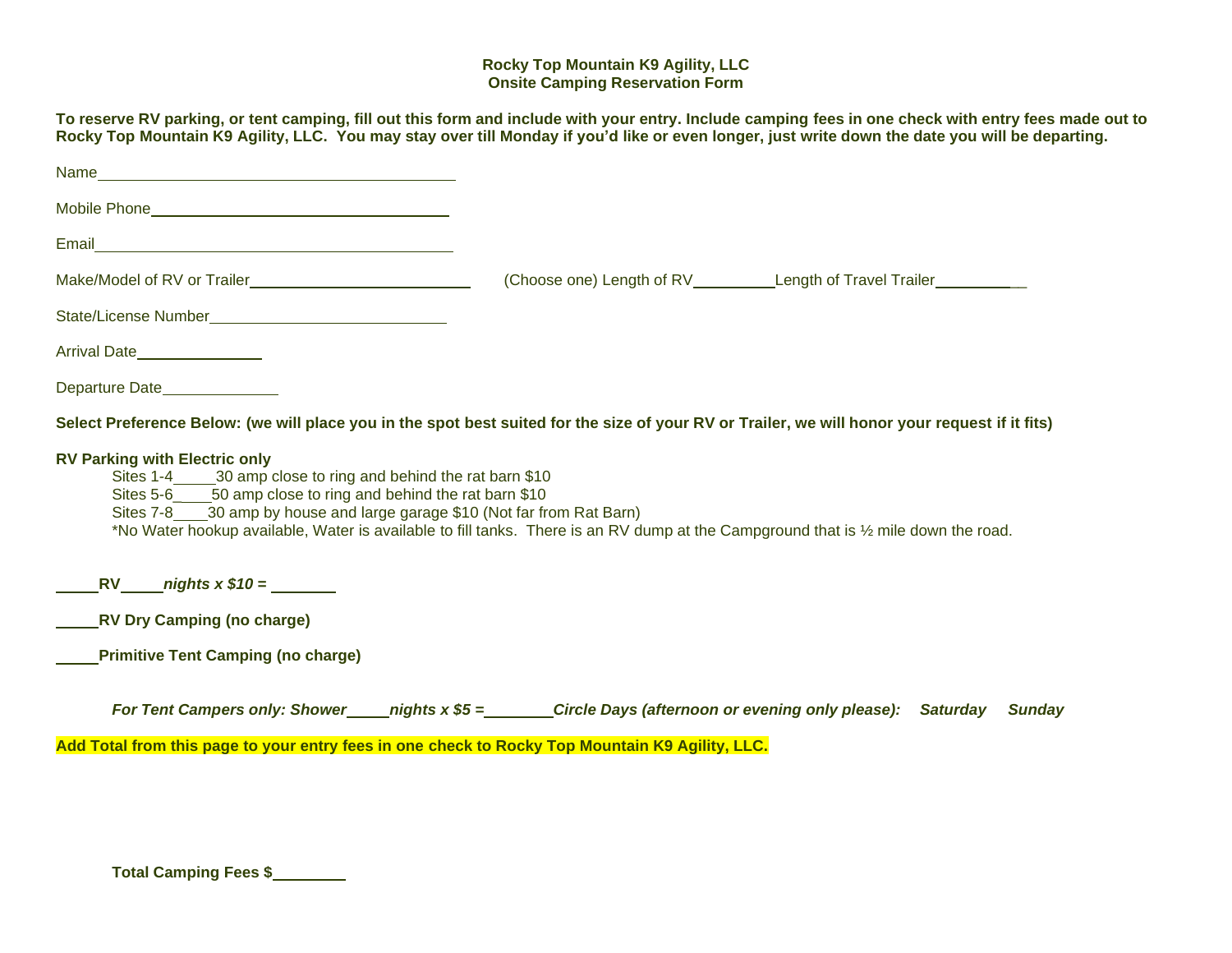| Official CPE Entry Form - Rocky Top Mountain K9 Agility, LLC                      |                                                                              |  |  |  |  |
|-----------------------------------------------------------------------------------|------------------------------------------------------------------------------|--|--|--|--|
|                                                                                   | Trial Dates: A p r i l 22 - 24, 2022   Final Closing Date: April 12, 2022    |  |  |  |  |
| <b>Entry Method: First Received, No Opening Date</b>                              |                                                                              |  |  |  |  |
|                                                                                   | Make entry fees payable in US funds to: Rocky Top Mountain K9 Agility, LLC   |  |  |  |  |
|                                                                                   | Mail Entries to: Colleen Flam, 125 Clarence Lee Road, Lancing TN 37770       |  |  |  |  |
| Dog's CPE ID#                                                                     | Dog's Call Name                                                              |  |  |  |  |
|                                                                                   |                                                                              |  |  |  |  |
| <b>Breed</b>                                                                      |                                                                              |  |  |  |  |
| Dog's Measurement if no P-Card                                                    | Circle Dog's P-Card Height                                                   |  |  |  |  |
| has been issued:                                                                  | 8<br>20<br>4<br>12<br>16<br>24                                               |  |  |  |  |
| Circle Height Category to enter                                                   | Circle One Jump Height                                                       |  |  |  |  |
| <b>Regular Veterans/Early Vet</b>                                                 | for the Height Category entered<br>Regular<br>4<br>12<br>16<br>20<br>24<br>8 |  |  |  |  |
| <b>Enthusiast</b>                                                                 |                                                                              |  |  |  |  |
| <b>Specialist</b><br><b>FEO</b>                                                   | 12<br>Veterans<br>8<br>16<br>20<br>4                                         |  |  |  |  |
|                                                                                   | 20<br>Enthusiast<br>12<br>4<br>8<br>16                                       |  |  |  |  |
| Handicapped Handler                                                               | Specialist<br>12<br>16<br>4<br>8                                             |  |  |  |  |
|                                                                                   |                                                                              |  |  |  |  |
| Owner                                                                             |                                                                              |  |  |  |  |
| Handler (if different than owner)                                                 |                                                                              |  |  |  |  |
| Address                                                                           |                                                                              |  |  |  |  |
| City / State / Zip                                                                |                                                                              |  |  |  |  |
| Phone & email                                                                     |                                                                              |  |  |  |  |
| Jr Handler name $&$ ID $#$                                                        |                                                                              |  |  |  |  |
| Fri Apr 22 circle level for each class                                            | Sat Apr 23 circle level for each class                                       |  |  |  |  |
| FullHouse<br>2 3 4<br>5<br>1<br>\$14<br>C                                         | Jackpot<br>1<br>2 3 4<br>5 C<br>\$14                                         |  |  |  |  |
| Standard<br>2 3 4 5 C<br>1<br>\$14                                                | Standard<br>$\overline{$14}$<br>1<br>2 3 4<br>$5\,C$                         |  |  |  |  |
| 2 3 4 5 C<br>\$14<br>Jackpot<br>1                                                 | 1234<br>5C<br>Colors<br>\$14                                                 |  |  |  |  |
| $\overline{5}$<br>234<br>C<br>Colors<br>1<br>\$14<br>$\overline{5}$               | 234<br>$\overline{5}$<br>Snooker<br>C<br>\$14<br>1                           |  |  |  |  |
| $\overline{2}3$<br>C<br>$\sqrt{$14}$<br>1<br>$\overline{4}$<br>Jumpers            | Wildcard<br>$2\overline{3}$<br>$\overline{5}$<br>\$14<br>1<br>4<br>С         |  |  |  |  |
| Sun Apr 24 circle level for each class                                            | (Circle) Package Price (Same Dog)                                            |  |  |  |  |
| \$14<br>$\sqrt{5}$<br>$\mathsf{C}$<br>Jumpers<br>1 2 3 4                          | All Classes<br>1-Day Pkg<br>\$65                                             |  |  |  |  |
| 5<br>Wildcard<br>$\overline{2}$<br>3<br>$\overline{\mathbf{4}}$<br>С<br>\$14<br>1 | All Classes<br>2-Day Pkg<br>\$130                                            |  |  |  |  |
| $\sqrt{5}$<br>2 3 4<br>Snooker<br>C<br>\$14<br>1                                  | 3-Day Pkg<br>All Classes<br>\$190                                            |  |  |  |  |
| 2 3 4<br>5<br>$\mathsf{C}$<br>Standard<br>1<br>\$14                               | Day-of-Show<br>$+$ \$2 per run<br>\$16                                       |  |  |  |  |
| 2 3 4 5 C<br>Fullhouse<br>\$14<br>1                                               |                                                                              |  |  |  |  |
| runs $x$ \$16 = \$<br><b>DOS</b><br>$X $14 = $$<br>Single Runs                    | Camping \$<br>Total Enclosed \$                                              |  |  |  |  |

An ID number is required to enter a CPE trial, pending entries cannot be accepted

#### **DISCLAIMER AND INDEMNITY – MUST BE SENT WITH ENTRY**

**I / we acknowledge that I am / we are familiar with the current rules applying to CPE Agility Trials, including all terms and conditions contained in this Event Premium. I / we agree that the Host Club holding the Agility Trial has the right to refuse entry for cause which the Host Club, in its sole judgment, shall deem to be sufficient. Upon acceptance of this entry, I / we agree to hold (a) Canine Performance Events, Inc., (b) this Host Club, (c) the owner or lessee of the premises, (d) any sponsors of this event, and each of their members, directors, officers, agents, show secretary, show chairperson, show committee and employees harmless from any claim or loss or injury or expenses (including attorney fees) which may be alleged to have been caused directly or indirectly to any person or thing arising out of or in consequence of my / our participation in the Agility Trial or the act of my/our dog, howsoever such injuries or damage may be caused and whether or not the same may have been caused by negligence of the aforementioned parties or any of their employees or agents, or any other persons. I / we further agree to hold the aforementioned parties harmless from any claim or loss of this dog by disappearance, theft, death or otherwise, and from any claim for damage or injury to the dog, whether any claim be caused or alleged to be caused by the negligence of the Host Club or any of the parties aforementioned, or by the negligence of any other person, or any other cause or causes.**

### **THIS DISCLAIMER MUST BE SIGNED AND INCLUDED FOR A VALID ENTRY**

**I / we agree to abide by the rules of CPE currently in effect at the time of the trial date and all terms and conditions pertaining to this Event. I/we testify that the dog entered is healthy and vaccinated or titered. I/we certify that the dog entered is not dangerous to any person or other dog. By signing below, I/we agree to the disclaimer and indemnity obligations on this entry form; including the statement below the signature line.**

| Signature – Owner or Parent / Guardian if Minor | Date |
|-------------------------------------------------|------|

Entry form MUST be signed and the Disclaimer MUST be attached for a valid entry

**No changes to trial results will be made once the trial has been completed – handlers are responsible for the accuracy of information in their confirmation from the trial secretary (dog's info, level, height category and/or jump height, etc), prior to running in a trial, and for reporting any discrepancies of posted results prior to leaving the trial site each day. This also includes if there was a correction to a scribe sheet – the handler must verify that the results were corrected as well.**

**Emergency Contact Name/Number:**